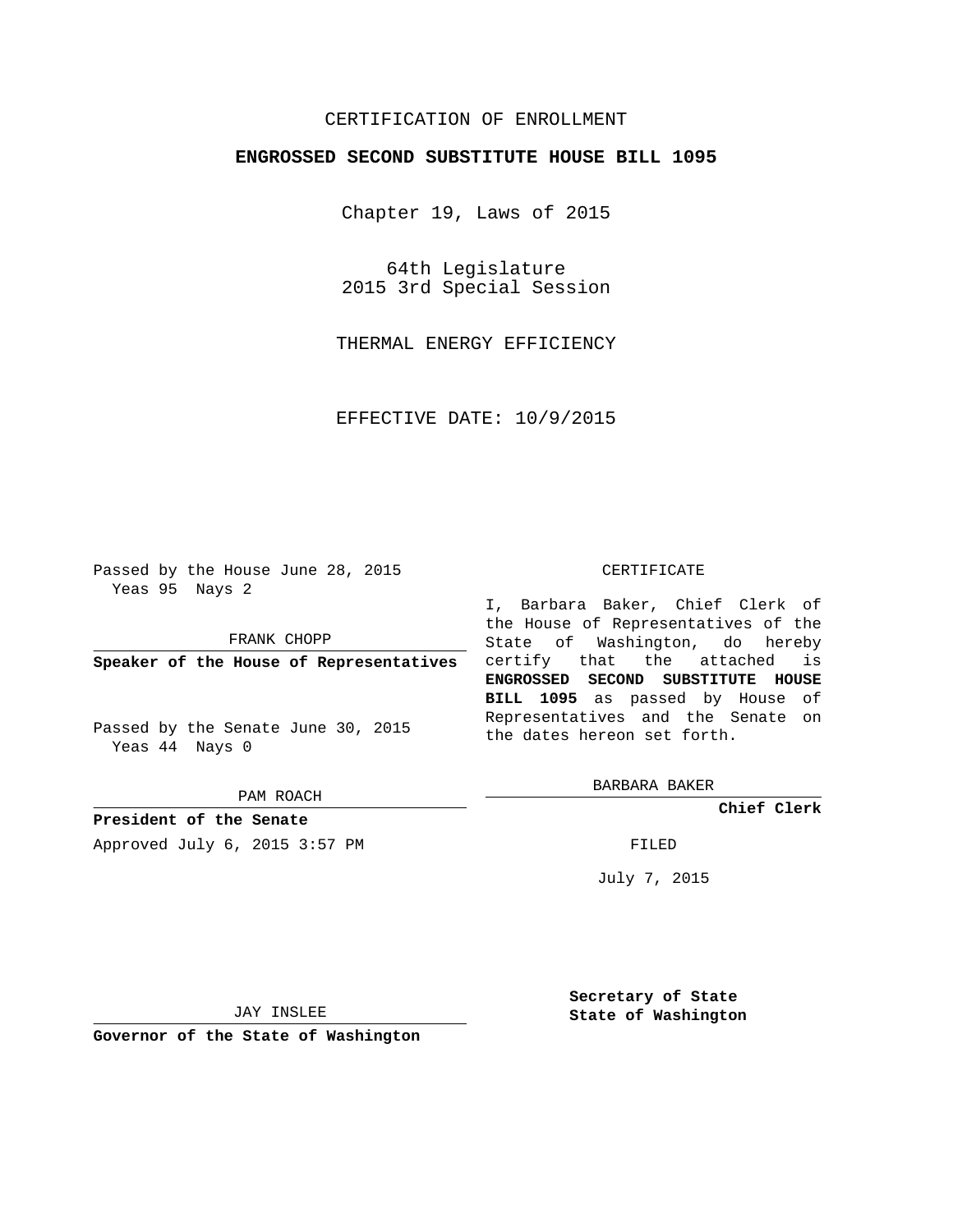## **ENGROSSED SECOND SUBSTITUTE HOUSE BILL 1095**

Passed Legislature - 2015 3rd Special Session

**State of Washington 64th Legislature 2015 Regular Session By** House Appropriations (originally sponsored by Representatives Morris and Hudgins)

READ FIRST TIME 02/27/15.

 AN ACT Relating to promoting thermal energy efficiency; amending RCW 39.35.010, 39.35.020, 39.35.040, 19.280.030, 19.280.060, and 80.04.550; reenacting and amending RCW 39.35.030 and 19.280.020; adding new sections to chapter 19.280 RCW; adding new sections to 5 chapter 70.94 RCW; and creating a new section.

BE IT ENACTED BY THE LEGISLATURE OF THE STATE OF WASHINGTON:

 NEW SECTION. **Sec. 1.** The legislature finds that it is in the public interest to encourage and foster the development of a thermal standard and to encourage combined heat and power (cogeneration) systems throughout the state. Combined heat and power systems can help the state achieve energy independence and comply with new federal electric energy emission efficiency standards by generating both electric power and useful thermal energy from a single fuel source, thereby increasing energy efficiency and decreasing grid- based emissions. It is the intent of the legislature to promote the deployment of combined heat and power by requiring consideration of combined heat and power systems in the construction of new critical governmental facilities, incorporating reports on combined heat and power facilities in integrated resource plans, and streamlining the process by which combined heat and power facilities obtain permits.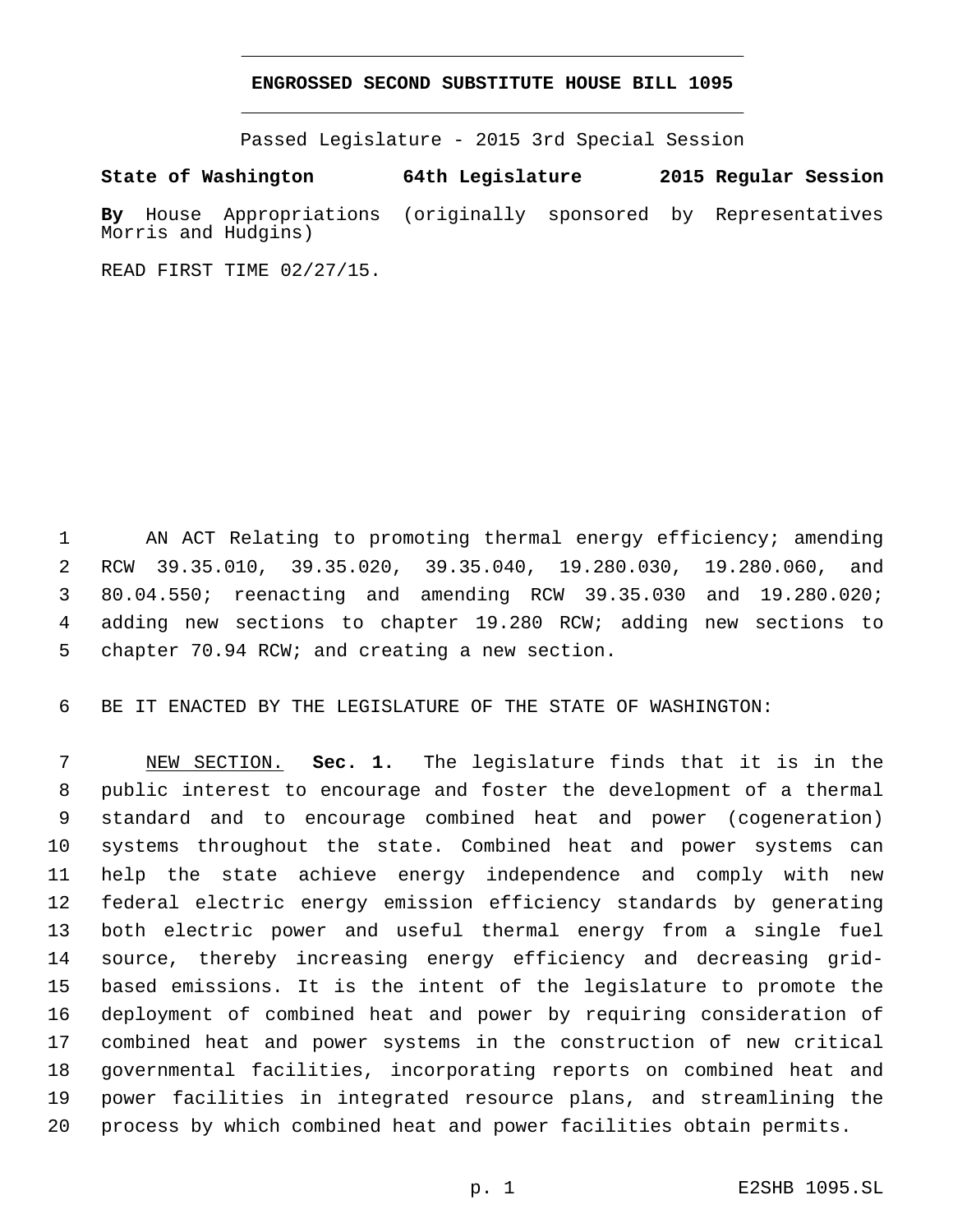**Sec. 2.** RCW 39.35.010 and 2001 c 214 s 15 are each amended to 2 read as follows:

3 The legislature hereby finds:

 (1) That major publicly owned or leased facilities have a significant impact on our state's consumption of energy;

 (2) That energy conservation practices including energy management systems, combined heat and power systems, and renewable energy systems adopted for the design, construction, and utilization of such facilities will have a beneficial effect on our overall 10 supply of energy;

 (3) That the beneficial effect of the electric output from combined heat and power systems includes both energy and capacity 13 value;

 (4) That the cost of the energy consumed by such facilities over the life of the facilities shall be considered in addition to the 16 initial cost of constructing such facilities;

 $((+4))$   $(5)$  That the cost of energy is significant and major facility designs shall be based on the total life-cycle cost, including the initial construction cost, and the cost, over the economic life of a major facility, of the energy consumed, and of the operation and maintenance of a major facility as they affect energy 22 consumption; and

 $((+5+))$  (6) That the use of energy systems in these facilities 24 which utilize combined heat and power or renewable resources such as solar energy, wood or wood waste, or other nonconventional fuels, and which incorporate energy management systems, shall be considered in the design of all publicly owned or leased facilities.

 **Sec. 3.** RCW 39.35.020 and 1982 c 159 s 2 are each amended to read as follows:29

 The legislature declares that it is the public policy of this 31 state to ((insure)) ensure that energy conservation practices and renewable energy systems are employed in the design of major publicly owned or leased facilities and that the use of at least one renewable 34 energy or combined heat and power system is considered. To this end the legislature authorizes and directs that public agencies analyze the cost of energy consumption of each major facility and each critical governmental facility to be planned and constructed or 38 renovated after September 8, 1975.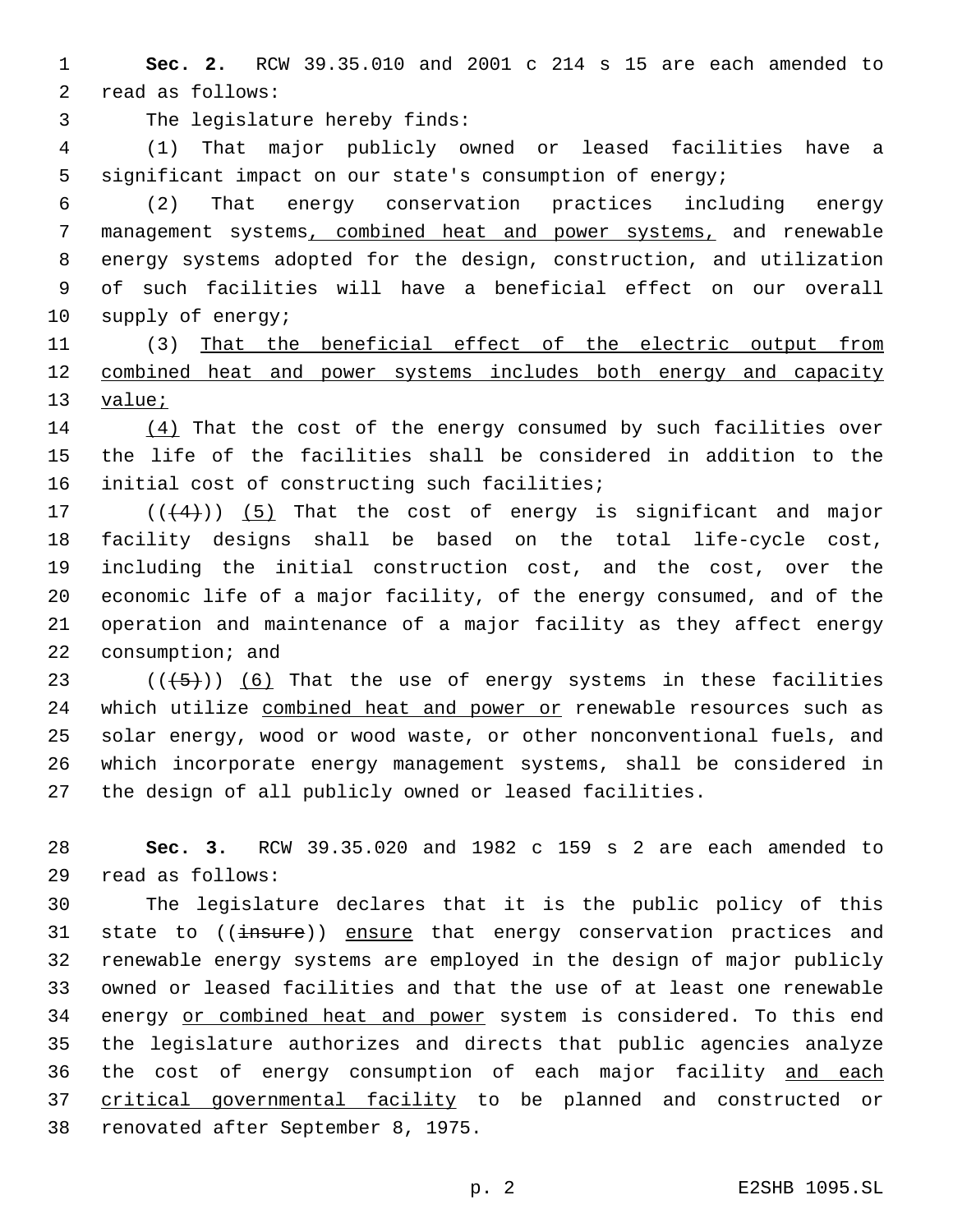**Sec. 4.** RCW 39.35.030 and 2011 1st sp.s. c 43 s 247 are each 2 reenacted and amended to read as follows:

 For the purposes of this chapter the following words and phrases shall have the following meanings unless the context clearly requires 5 otherwise:

 (1) (("Cogeneration")) "Combined heat and power" means the 7 sequential generation of ((two or more forms of energy from a common fuel or energy source. Where these forms are electricity and thermal 9 energy, then the operating and efficiency standards established by 18 10 C.F.R. Sec. 292.205 and the definitions established by 18 C.F.R. 11  $292.202$  (c) through  $(m)$  as of July 28, 1991, shall apply)) electricity and useful thermal energy from a common fuel source where, under normal operating conditions, the facility has a useful 14 thermal energy output of no less than thirty-three percent of the 15 total energy output.

- (2) "Critical governmental facility" means a building or district energy system owned by the state or a political subdivision of the state that is expected to:
- (a) Be continuously occupied;
- (b) Maintain operations for at least six thousand hours each 21 year;
- (c) Have a peak electricity demand exceeding five hundred kilowatts; and

 (d) Serve a critical public health or public safety function during a natural disaster or other emergency situation that may

- result in a widespread power outage, including a:
- 27 (i) Command and control center;
- 28 (ii) Shelter;
- (iii) Prison or jail;
- (iv) Police or fire station;
- (v) Communications or data center;
- 32 (vi) Water or wastewater treatment facility;
- (vii) Hazardous waste storage facility;
- (viii) Biological research facility;
- (ix) Hospital; or
- (x) Food preparation or food storage facility.

 (3) "Department" means the state department of enterprise 38 services.

39  $((+3+))$  (4) "Design standards" means the heating, air-conditioning, ventilating, and renewable resource systems identified,

p. 3 E2SHB 1095.SL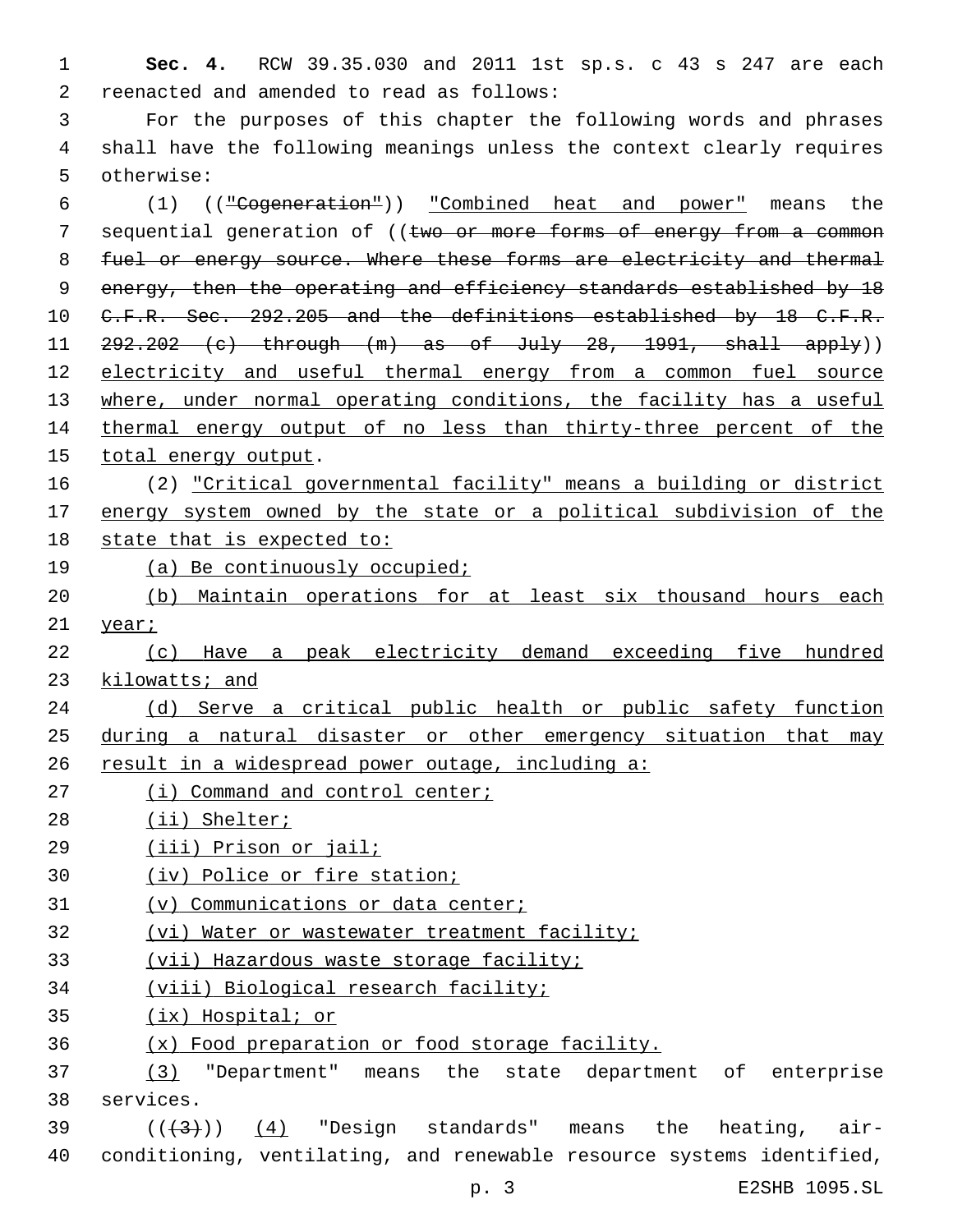analyzed, and recommended by the department as providing an efficient energy system or systems based on the economic life of the selected buildings.3

 (((4))) (5) "Economic life" means the projected or anticipated useful life of a major facility as expressed by a term of years.

 $((+5))$   $(6)$  "Energy management system" means a program, energy efficiency equipment, technology, device, or other measure including, but not limited to, a management, educational, or promotional program, smart appliance, meter reading system that provides energy information capability, computer software or hardware, communications equipment or hardware, thermostat or other control equipment, together with related administrative or operational programs, that allows identification and management of opportunities for improvement in the efficiency of energy use, including but not limited to a 15 measure that allows:

 (a) Energy consumers to obtain information about their energy usage and the cost of energy in connection with their usage;

 (b) Interactive communication between energy consumers and their 19 energy suppliers;

 (c) Energy consumers to respond to energy price signals and to 21 manage their purchase and use of energy; or

(d) For other kinds of dynamic, demand-side energy management.

 ( $(\overline{6})$ ) (7) "Energy systems" means all utilities, including, but not limited to, heating, air-conditioning, ventilating, lighting, and 25 the supplying of domestic hot water.

 $((+7+))$  (8) "Energy-consumption analysis" means the evaluation of all energy systems and components by demand and type of energy 28 including the internal energy load imposed on a major facility or a critical governmental facility by its occupants, equipment, and components, and the external energy load imposed on a major facility 31 or a critical governmental facility by the climatic conditions of its location. An energy-consumption analysis of the operation of energy 33 systems of a major facility or a critical governmental facility shall include, but not be limited to, the following elements:

 (a) The comparison of three or more system alternatives, at least one of which shall include renewable energy systems, and one of which shall comply at a minimum with the sustainable design guidelines of the United States green building council leadership in energy and environmental design silver standard or similar design standard as 40 may be adopted by rule by the department;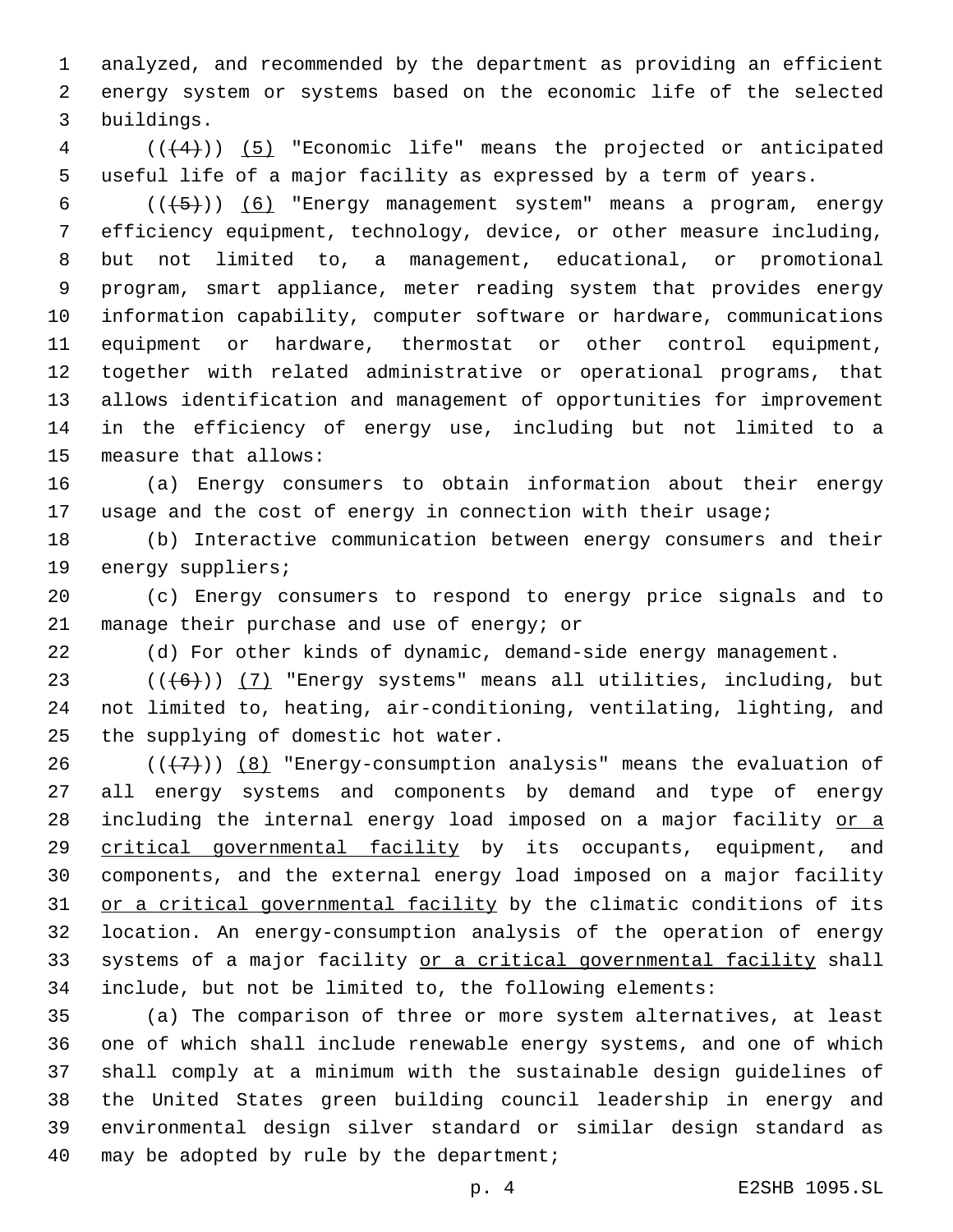(b) The simulation of each system over the entire range of 2 operation of such facility for a year's operating period; ((and))

 (c) The evaluation of the energy consumption of component equipment in each system considering the operation of such components at other than full or rated outputs;

 (d) The identification and analysis of critical loads for each energy system; and

 (e) For a critical governmental facility, a combined heat and power system feasibility assessment, including but not limited to an evaluation of: (i) Whether equipping the facility with a combined heat and power system would result in expected energy savings in 12 excess of the expected costs of purchasing, operating, and maintaining the system over a fifteen-year period; and (ii) the cost 14 of integrating the variability of combined heat and power resources.

 The energy-consumption analysis shall be prepared by a professional engineer or licensed architect who may use computers or such other methods as are capable of producing predictable results.

 $((+8+))$  (9) "Initial cost" means the moneys required for the capital construction or renovation of a major facility.

 $((+9))$   $(10)$  "Life-cycle cost" means the initial cost and cost of 21 operation of a major facility or a critical governmental facility over its economic life. This shall be calculated as the initial cost plus the operation, maintenance, and energy costs over its economic life, reflecting anticipated increases in these costs discounted to present value at the current rate for borrowing public funds, as determined by the office of financial management. The energy cost projections used shall be those provided by the department. The department shall update these projections at least every two years.

 $((+10))$  (11) "Life-cycle cost analysis" includes, but is not 30 limited to, the following elements:

 (a) The coordination and positioning of a major facility or a critical governmental facility on its physical site;

 (b) The amount and type of fenestration employed in a major 34 facility or a critical governmental facility;

 (c) The amount of insulation incorporated into the design of a 36 major facility or a critical governmental facility;

 (d) The variable occupancy and operating conditions of a major 38 facility or a critical governmental facility; and

 (e) An energy-consumption analysis of a major facility or a 40 critical governmental facility.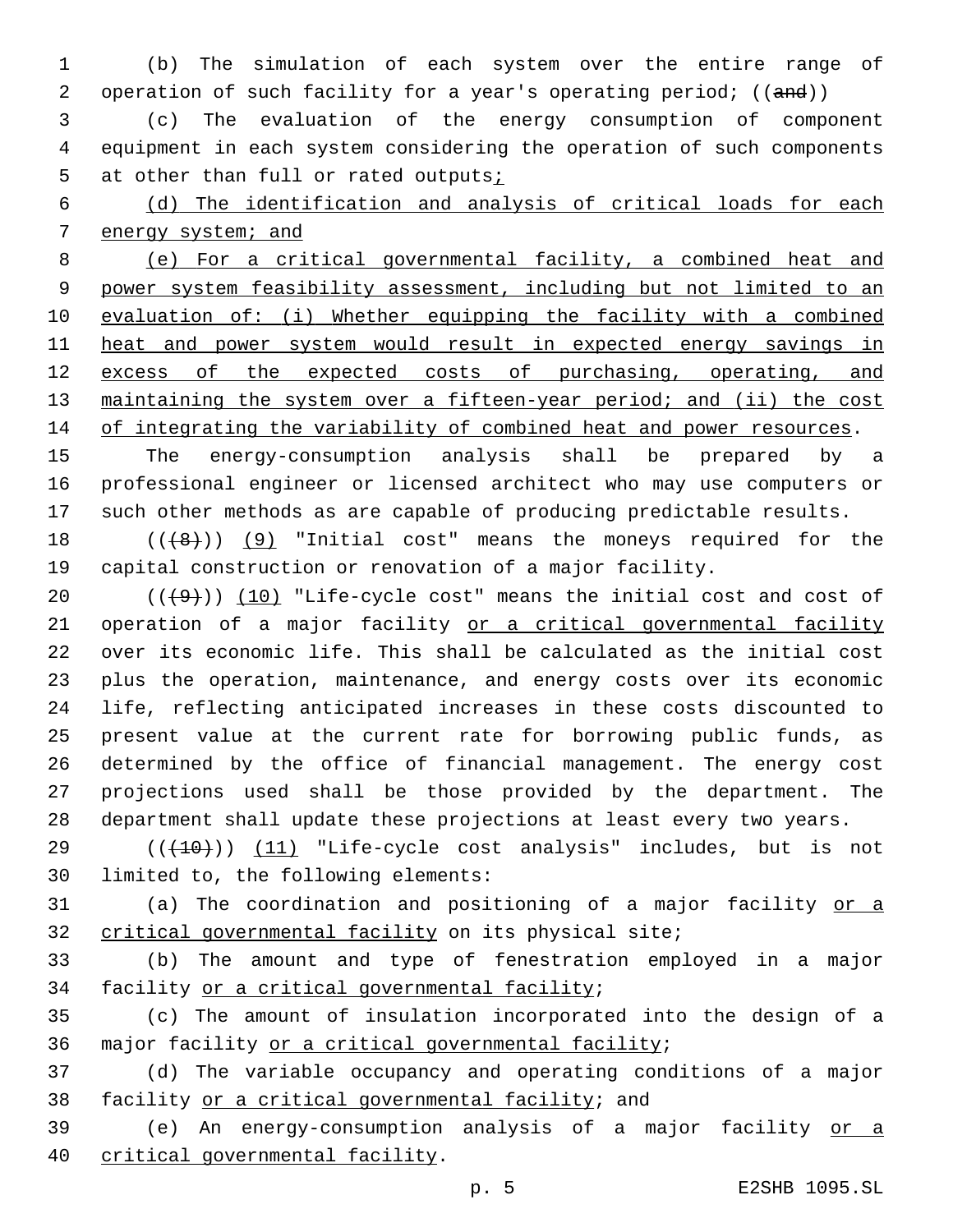1 (((11)) (12) "Major facility" means any publicly owned or leased 2 building having twenty-five thousand square feet or more of usable 3 floor space.

4 (( $(12)$ )) (13) "Public agency" means every state office, officer, 5 board, commission, committee, bureau, department, and all political 6 subdivisions of the state.

 ( $(\overline{+13})$ ) (14) "Renewable energy systems" means methods of facility design and construction and types of equipment for the utilization of renewable energy sources including, but not limited to, hydroelectric power, active or passive solar space heating or cooling, domestic solar water heating, windmills, waste heat, biomass and/or refuse-derived fuels, photovoltaic devices, and geothermal 13 energy.

14 (( $(14)$ )) (15) "Renovation" means additions, alterations, or 15 repairs within any twelve-month period which exceed fifty percent of 16 the value of a major facility or a critical governmental facility and 17 which will affect any energy system.

18 (( $(15)$ ) (16) "Selected buildings" means educational, office, 19 residential care, and correctional facilities that are designed to 20 comply with the design standards analyzed and recommended by the 21 department.

22 **Sec. 5.** RCW 39.35.040 and 1994 c 242 s 2 are each amended to 23 read as follows:

24 Whenever a public agency determines that any major facility or a critical governmental facility is to be constructed or renovated, such agency shall cause to be included in the design phase of such construction or renovation a provision that requires a life-cycle cost analysis conforming with the guidelines developed in RCW 39.35.050 to be prepared for such facility. Such analysis shall be approved by the agency prior to the commencement of actual construction or renovation. A public agency may accept the facility design if the agency is satisfied that the life-cycle cost analysis provides for an efficient energy system or systems based on the 34 economic life of the ((major)) facility.

35 Nothing in this section prohibits the construction or renovation 36 of major facilities ((which)) or critical governmental facilities 37 that utilize renewable energy or combined heat and power systems.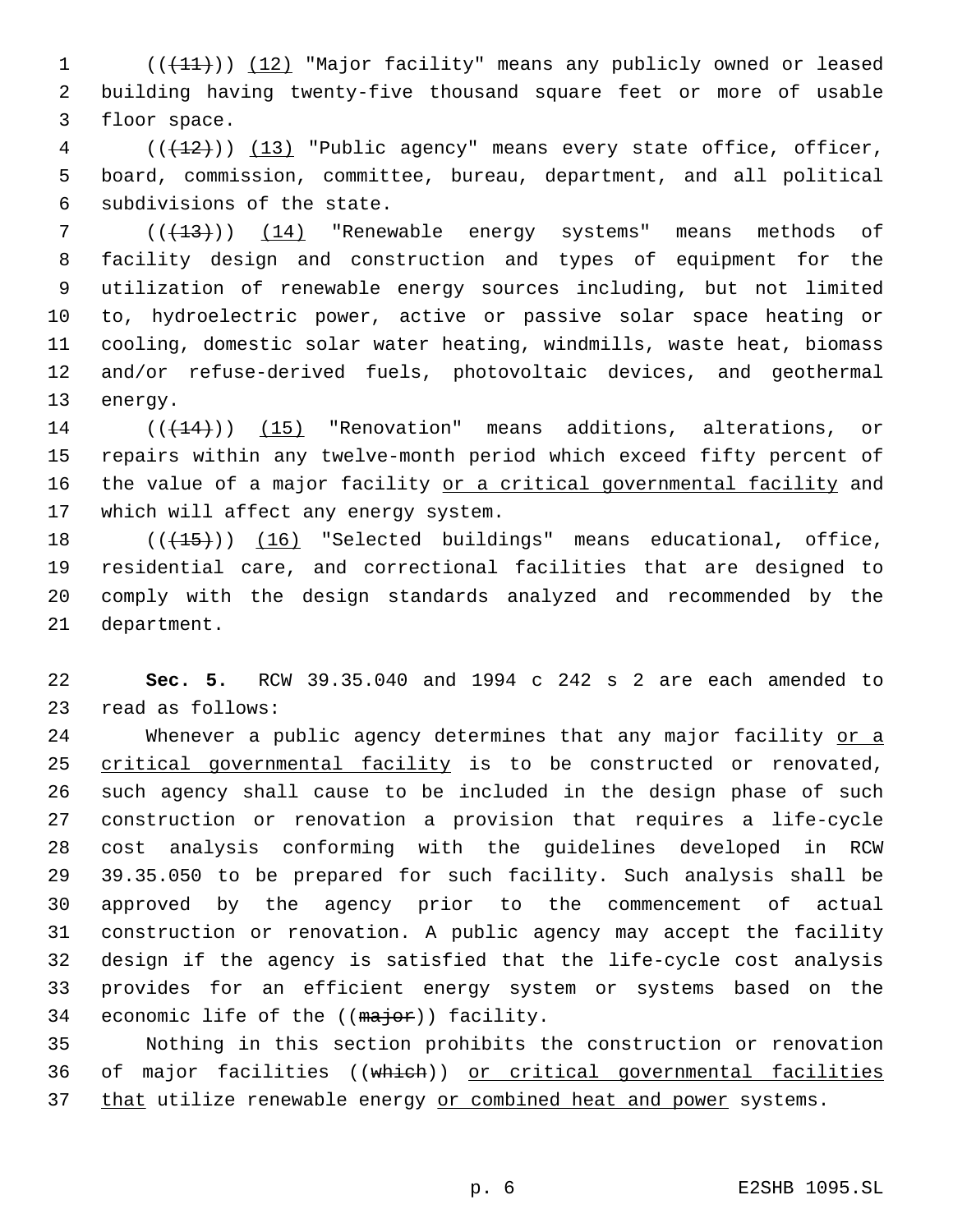NEW SECTION. **Sec. 6.** A new section is added to chapter 19.280 2 RCW to read as follows:

 (1) The legislature finds that combined heat and power systems provide both energy and capacity resources. Failure to assess the electric output of combined heat and power systems as both an energy and a capacity resource may result in a failure to account for the 7 total benefits of that output in its posted price.

 (2) Electric utilities with over twenty-five thousand customers in the state of Washington must value, pursuant to RCW 19.280.030, combined heat and power as having both energy and capacity value by December 31, 2016, for the purposes of setting the value of power under the federal public utility regulatory policies act, establishing rates for power purchase agreements, and integrated resource planning only if an assessment of combined heat and power identifies opportunities for combined heat and power that are 16 dispatchable and that may provide capacity value.

 NEW SECTION. **Sec. 7.** A new section is added to chapter 19.280 18 RCW to read as follows:

 (1) The legislature finds that power purchase agreements of a minimum of fifteen years for the electric output of combined heat and power systems may be advantageous to both electric utilities and the owners or operators of combined heat and power systems.

 (2) Electric utilities with over twenty-five thousand customers in the state of Washington are encouraged to offer a minimum term of fifteen years for new power purchase agreements for the electric output of combined heat and power systems beginning December 31, 2016.

 (3) The commission may authorize recovery of the actual cost of fuel incurred by an electrical company under a power purchase agreement for the electric output of a combined heat and power 31 system.

 (4) The governing body of a consumer-owned utility that offers a fifteen-year minimum term for a power purchase agreement for the electric output of a combined heat and power system may, every five years after signing the agreement, initiate a fuel cost adjustment process in order to recover the actual cost of fuel incurred by the consumer-owned utility under a power purchase agreement under this 38 section.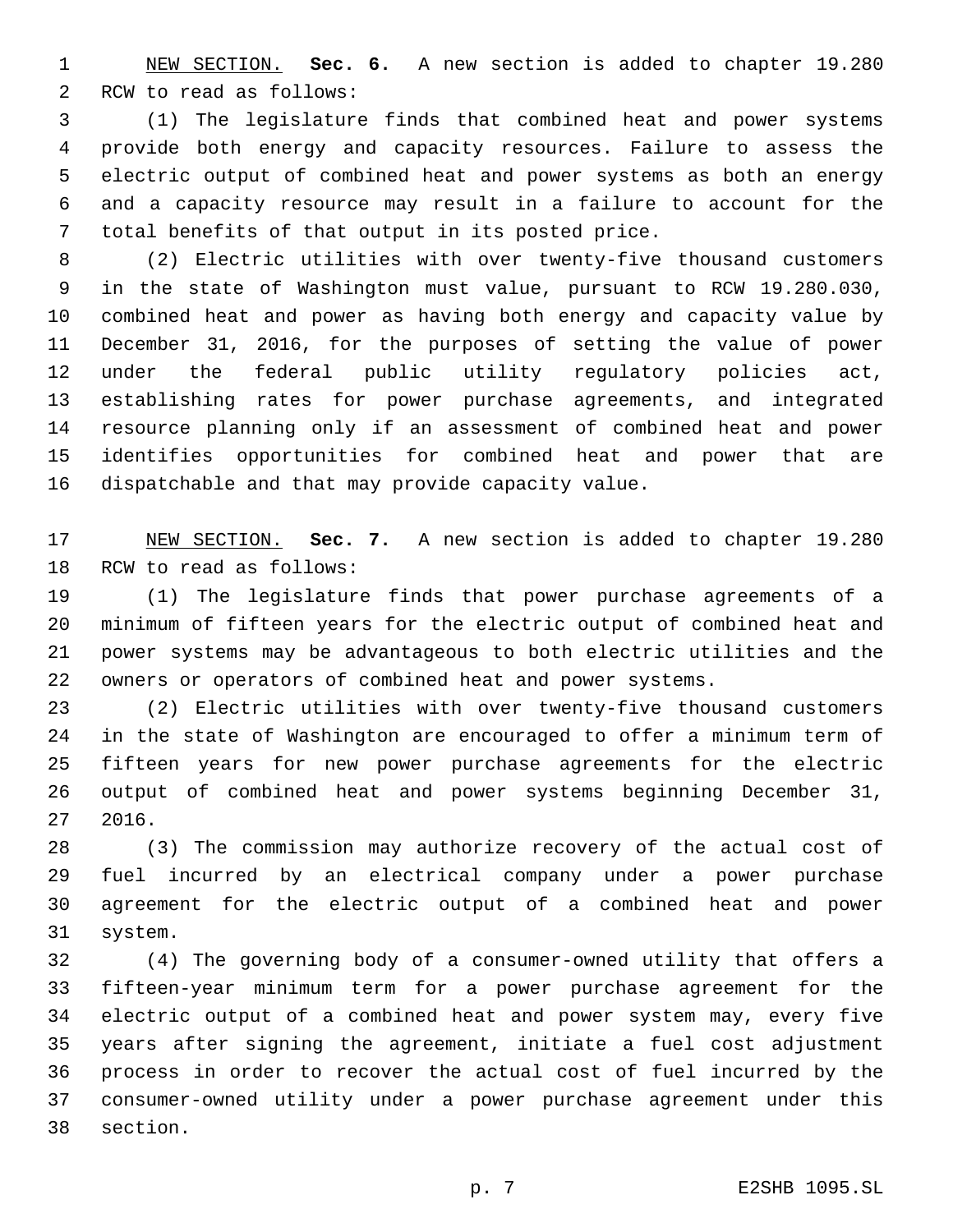**Sec. 8.** RCW 19.280.020 and 2013 c 149 s 2 are each reenacted and 2 amended to read as follows:

 The definitions in this section apply throughout this chapter unless the context clearly requires otherwise.4

 (1) "Commission" means the utilities and transportation commission.6

 (2) "Conservation and efficiency resources" means any reduction in electric power consumption that results from increases in the efficiency of energy use, production, transmission, or distribution.

 (3) "Consumer-owned utility" includes a municipal electric utility formed under Title 35 RCW, a public utility district formed under Title 54 RCW, an irrigation district formed under chapter 87.03 RCW, a cooperative formed under chapter 23.86 RCW, a mutual corporation or association formed under chapter 24.06 RCW, a port district formed under Title 53 RCW, or a water-sewer district formed under Title 57 RCW, that is engaged in the business of distributing electricity to one or more retail electric customers in the state.

(4) "Department" means the department of commerce.

 (5) "Electric utility" means a consumer-owned or investor-owned 20 utility.

 (6) "Full requirements customer" means an electric utility that relies on the Bonneville power administration for all power needed to supply its total load requirement other than that served by nondispatchable generating resources totaling no more than six 25 megawatts or renewable resources.

 (7) "Governing body" means the elected board of directors, city council, commissioners, or board of any consumer-owned utility.

28 (8) (("High efficiency cogeneration")) "Combined heat and power" means the sequential production of electricity and useful thermal 30 energy from a common fuel source( $(\tau)$ ) where, under normal operating conditions, the facility has a useful thermal energy output of no less than thirty-three percent of the total energy output.

 (9) "Integrated resource plan" means an analysis describing the mix of generating resources, conservation, methods, technologies, and resources to integrate renewable resources and, where applicable, address overgeneration events, and efficiency resources that will meet current and projected needs at the lowest reasonable cost to the utility and its ratepayers and that complies with the requirements 39 specified in RCW 19.280.030(1).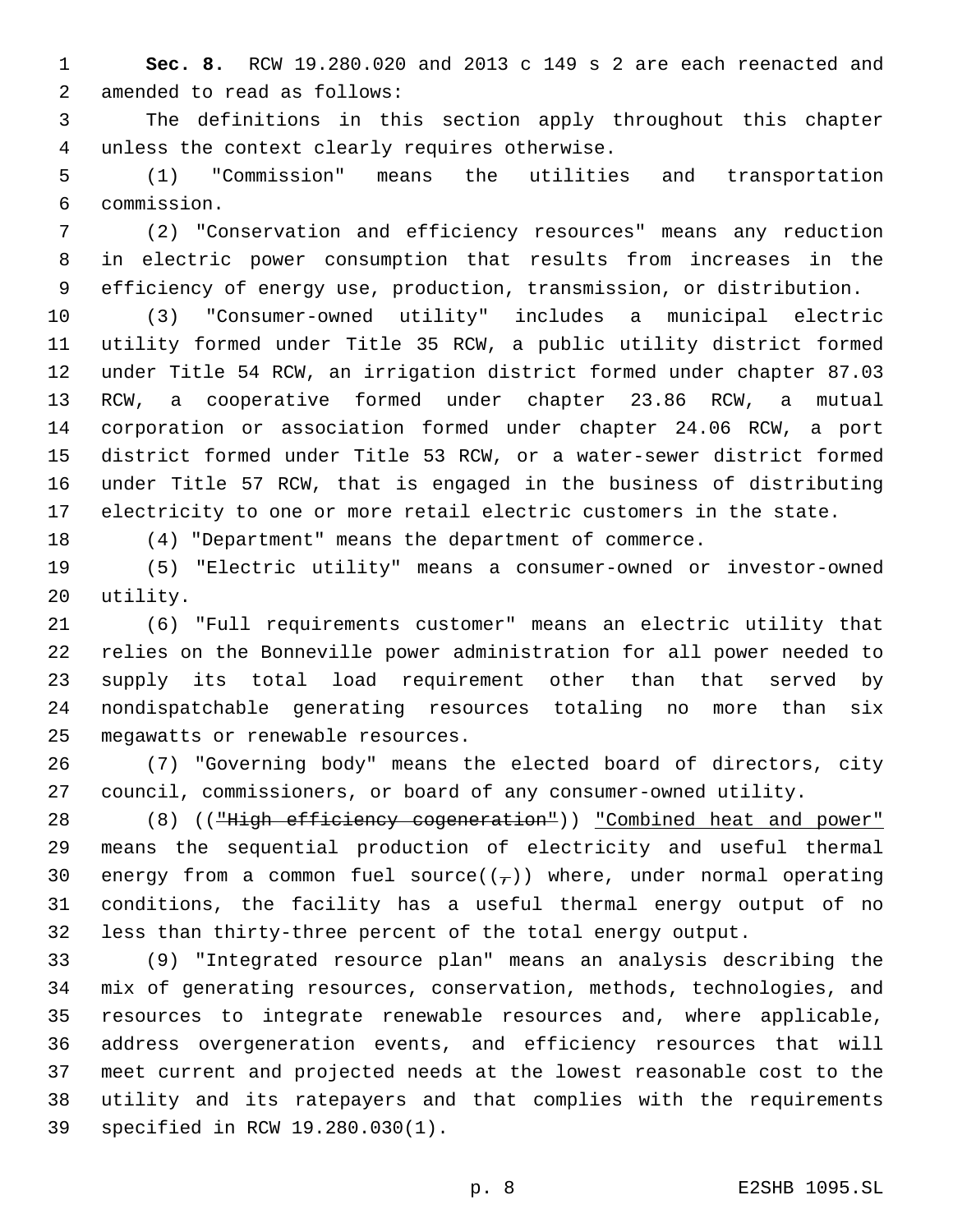(10) "Investor-owned utility" means a corporation owned by investors that meets the definition in RCW 80.04.010 and is engaged in distributing electricity to more than one retail electric customer 4 in the state.

 (11) "Lowest reasonable cost" means the lowest cost mix of generating resources and conservation and efficiency resources determined through a detailed and consistent analysis of a wide range of commercially available resources. At a minimum, this analysis must consider resource cost, market-volatility risks, demand-side resource uncertainties, resource dispatchability, resource effect on system operation, the risks imposed on the utility and its ratepayers, public policies regarding resource preference adopted by Washington state or the federal government, and the cost of risks associated with environmental effects including emissions of carbon dioxide.

 (12) "Overgeneration event" means an event within an operating period of a balancing authority when the electricity supply, including generation from intermittent renewable resources, exceeds the demand for electricity for that utility's energy delivery obligations and when there is a negatively priced regional market.

 (13) "Plan" means either an "integrated resource plan" or a 21 "resource plan."

 (14) "Renewable resources" means electricity generation facilities fueled by: (a) Water; (b) wind; (c) solar energy; (d) geothermal energy; (e) landfill gas; (f) biomass energy utilizing 25 animal waste, solid or liquid organic fuels from wood, forest, or field residues or dedicated energy crops that do not include wood pieces that have been treated with chemical preservatives such as creosote, pentachlorophenol, or copper-chrome-arsenic; (g) by- products of pulping or wood manufacturing processes, including but not limited to bark, wood chips, sawdust, and lignin in spent pulping liquors; (h) ocean thermal, wave, or tidal power; or (i) gas from 32 sewage treatment facilities.

 (15) "Resource plan" means an assessment that estimates electricity loads and resources over a defined period of time and complies with the requirements in RCW 19.280.030(2).

 **Sec. 9.** RCW 19.280.030 and 2013 c 149 s 3 are each amended to 37 read as follows:

 Each electric utility must develop a plan consistent with this 39 section.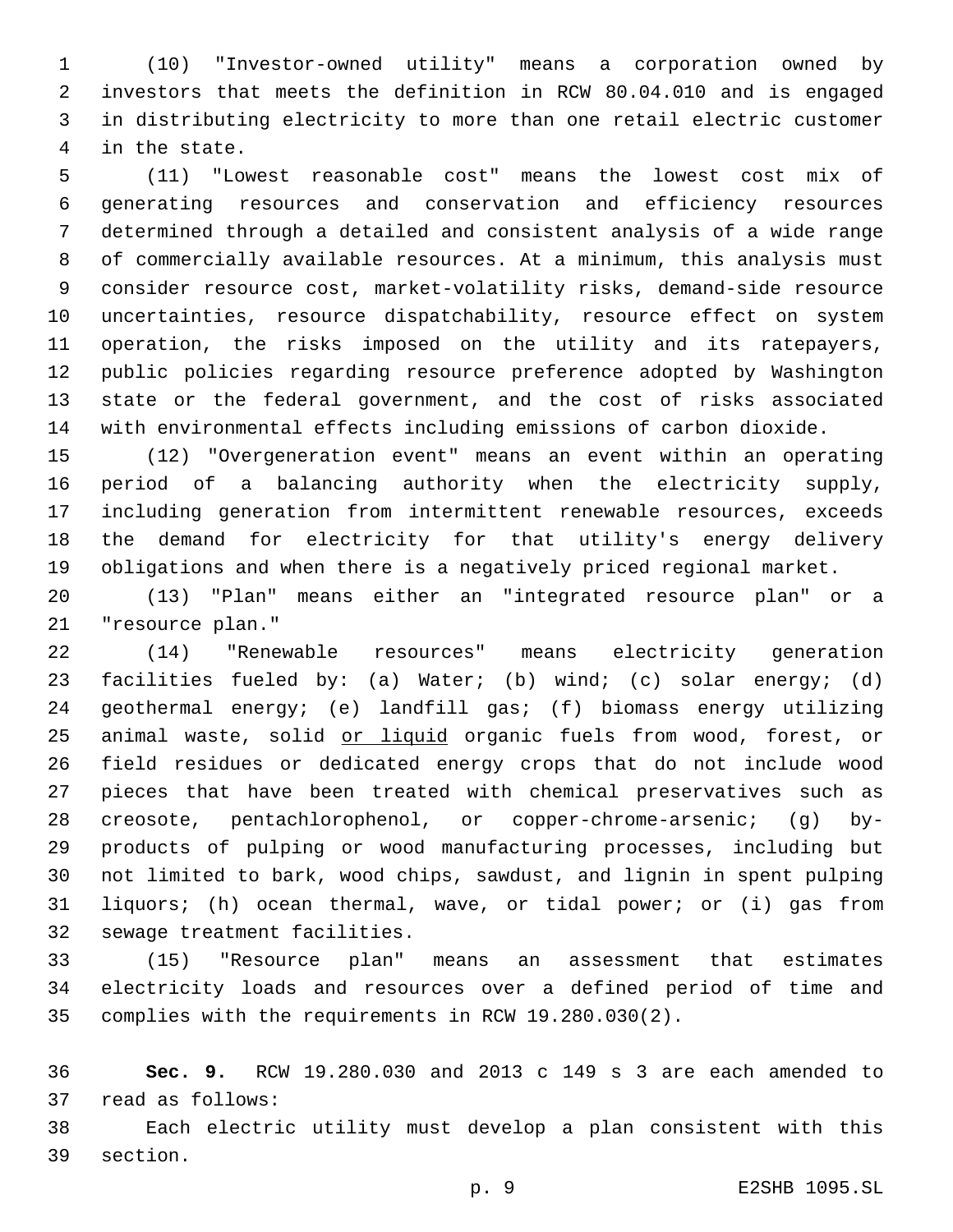(1) Utilities with more than twenty-five thousand customers that are not full requirements customers shall develop or update an integrated resource plan by September 1, 2008. At a minimum, progress reports reflecting changing conditions and the progress of the integrated resource plan must be produced every two years thereafter. An updated integrated resource plan must be developed at least every four years subsequent to the 2008 integrated resource plan. The integrated resource plan, at a minimum, must include:

 (a) A range of forecasts, for at least the next ten years or longer, of projected customer demand which takes into account 11 econometric data and customer usage;

 (b) An assessment of commercially available conservation and efficiency resources. Such assessment may include, as appropriate, ((high efficiency cogeneration)) opportunities for development of 15 combined heat and power as an energy and capacity resource, demand response and load management programs, and currently employed and new policies and programs needed to obtain the conservation and 18 efficiency resources;

 (c) An assessment of commercially available, utility scale renewable and nonrenewable generating technologies including a comparison of the benefits and risks of purchasing power or building 22 new resources;

 (d) A comparative evaluation of renewable and nonrenewable generating resources, including transmission and distribution delivery costs, and conservation and efficiency resources using 26 "lowest reasonable cost" as a criterion;

 (e) An assessment of methods, commercially available technologies, or facilities for integrating renewable resources, and addressing overgeneration events, if applicable to the utility's 30 resource portfolio;

 (f) The integration of the demand forecasts and resource evaluations into a long-range assessment describing the mix of supply side generating resources and conservation and efficiency resources that will meet current and projected needs, including mitigating overgeneration events, at the lowest reasonable cost and risk to the 36 utility and its ratepayers; and

 (g) A short-term plan identifying the specific actions to be taken by the utility consistent with the long-range integrated 39 resource plan.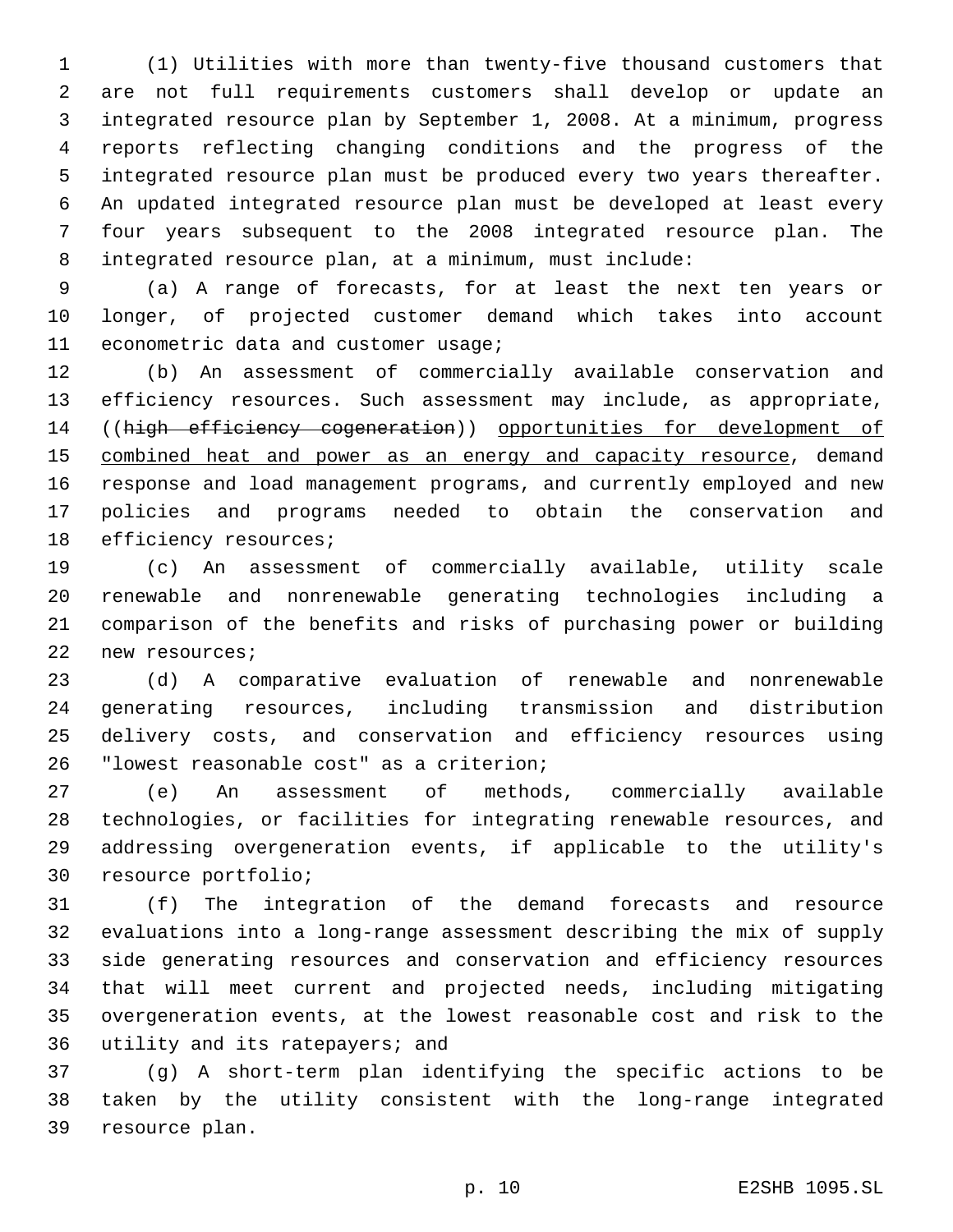(2) All other utilities may elect to develop a full integrated resource plan as set forth in subsection (1) of this section or, at a 3 minimum, shall develop a resource plan that:

(a) Estimates loads for the next five and ten years;

 (b) Enumerates the resources that will be maintained and/or 6 acquired to serve those loads; and

 (c) Explains why the resources in (b) of this subsection were 8 chosen and, if the resources chosen are not: (i) Renewable resources; (ii) methods, commercially available technologies, or facilities for integrating renewable resources, including addressing any overgeneration event; or (iii) conservation and efficiency resources, 12 why such a decision was made.

 (3) Assessments for demand side resources included in an integrated resource plan may include combined heat and power systems 15 as one of the measures in a conservation supply curve. The value of 16 recoverable waste heat resulting from combined heat and power must be 17 reflected in analyses of cost-effectiveness under this subsection.

 (4) An electric utility that is required to develop a resource plan under this section must complete its initial plan by September 20 1, 2008.

 $(1 + 4)$ ) (5) Resource plans developed under this section must be updated on a regular basis, at a minimum on intervals of two years.

23  $((+5+))$  (6) Plans shall not be a basis to bring legal action 24 against electric utilities.

 (( $(46)$ )) (7) Each electric utility shall publish its final plan either as part of an annual report or as a separate document available to the public. The report may be in an electronic form.

 **Sec. 10.** RCW 19.280.060 and 2013 c 149 s 4 are each amended to read as follows:29

 The department shall review the plans of consumer-owned utilities and investor-owned utilities, and data available from other state, regional, and national sources, and prepare an electronic report to the legislature aggregating the data and assessing the overall adequacy of Washington's electricity supply. The report shall include a statewide summary of utility load forecasts, load/resource balance, and utility plans for the development of thermal generation, renewable resources, conservation and efficiency resources, and an examination of assessment methods used by utilities to address overgeneration events. The commission shall provide the department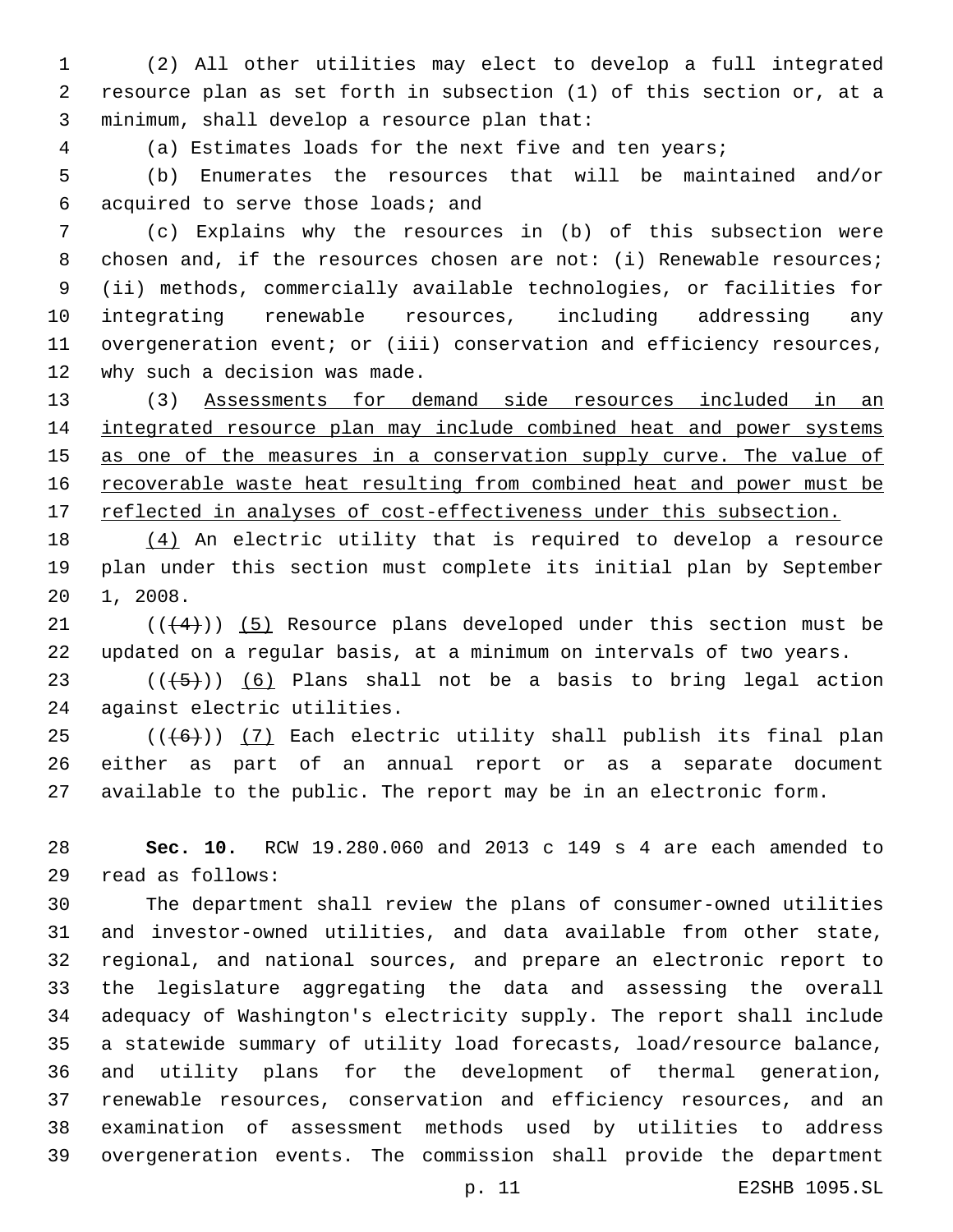with data summarizing the plans of investor-owned utilities for use 2 in the department's statewide summary. The department shall submit any reports it receives of existing and potential combined heat and power facilities as reported by utilities to the Washington State University extension energy program for analysis. The department may submit its report within the biennial report required under RCW 43.21F.045.7

 NEW SECTION. **Sec. 11.** A new section is added to chapter 19.280 9 RCW to read as follows:

 The Washington State University extension energy program may electronically submit an annual report to the appropriate legislative committees on the planned and completed combined heat and power facilities in the state, including but not limited to the following information: Number, size, and customer base of combined heat and power installations in the state; projects that have been publicly considered but have not been developed; and recommendations to further attain the goal of improving thermal energy efficiency.

 **Sec. 12.** RCW 80.04.550 and 1996 c 33 s 2 are each amended to 19 read as follows:

 (1) It is the intent of the legislature to exempt from commission 21 regulation thermal energy services provided by thermal energy companies and combined heat and power facilities that are not otherwise regulated under this title. Nothing in this section shall prevent the commission from issuing or enforcing any order affecting combined heat and power facilities owned or operated by an electrical company that are subsidized by a regulated service.

27 (2) Nothing in this title shall authorize the commission to make or enforce any order affecting rates, tolls, rentals, contracts or charges for service rendered, or the adequacy or sufficiency of the facilities, equipment, instrumentalities, or buildings, or the reasonableness of rules or regulations made, furnished, used, 32 supplied, or in force affecting any ((district)) thermal energy 33 system owned and operated by any thermal energy company or by a combined heat and power facility engaged in thermal energy services.

 $($   $($   $($   $($   $+2$   $)$   $)$   $($   $3$   $)$  For the purposes of this section:

 (a) "Thermal energy company" means any private person, company, association, partnership, joint venture, or corporation engaged in or proposing to engage in developing, producing, transmitting,

p. 12 E2SHB 1095.SL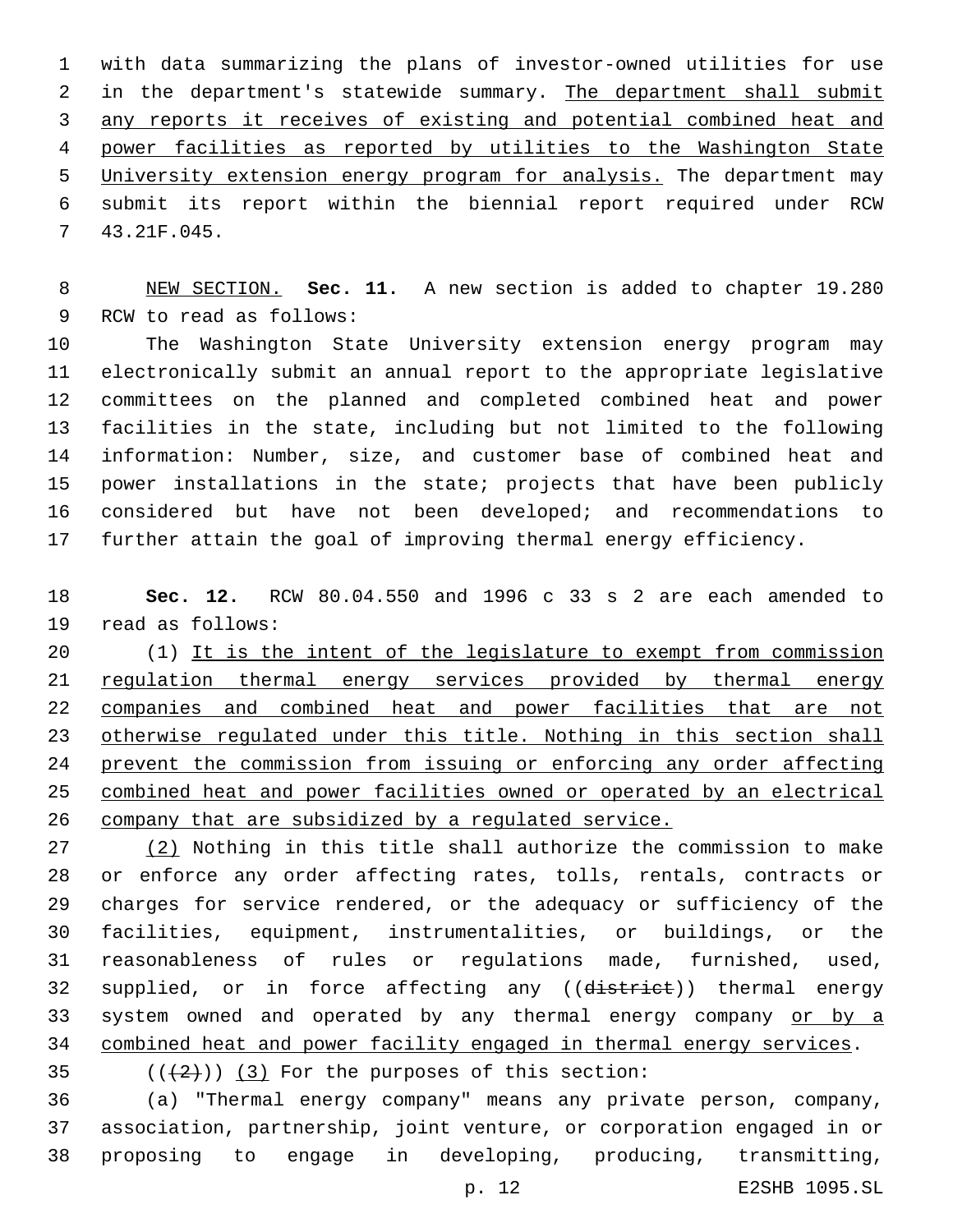distributing, delivering, furnishing, or selling to or for the public thermal energy services for any beneficial use other than electricity 3 generation;

 (b) "((District)) Thermal energy system" means any system that provides thermal energy for space heating, space cooling, or process uses from a central plant or combined heat and power facility, and that distributes the thermal energy to two or more buildings through 8 a network of pipes;

 (c) "Thermal energy" means heat or cold in the form of steam, heated or chilled water, or any other heated or chilled fluid or 11 gaseous medium; and

 (d) "Thermal energy services" means the provision of thermal 13 energy from a ((district)) thermal energy system and includes such ancillary services as energy audits, metering, billing, maintenance, 15 and repairs related to thermal energy.

 NEW SECTION. **Sec. 13.** A new section is added to chapter 70.94 17 RCW to read as follows:

 (1) It is the intent of the legislature for a general permit or permit by rule adopted by the department under this section to streamline the permitting process for a stationary natural gas engine used in a combined heat and power system. It is the further intent of the legislature that a general permit or permit by rule be adopted and implemented as the permitting mechanism for the new construction 24 of a combined heat and power system.

 (2) The definitions in this subsection apply throughout this section unless the context clearly requires otherwise.

 (a) "Natural gas" includes: Naturally occurring mixtures of hydrocarbon gases and vapors consisting principally of methane, whether in gaseous or liquid form; and biogas derived from landfills, wastewater treatment facilities, anaerobic digesters, and other sources of organic decomposition that have been purified to meet standards for natural gas derived from fossil fuel sources.

 (b) "Stationary natural gas engine" includes any stationary, natural gas internal combustion engine, whether it is an internal combustion reciprocating engine or a gas turbine. The term does not include a natural gas engine that powers a motor vehicle or other 37 mobile source.

 (3) This section applies only to a stationary natural gas engine 39 used in a combined heat and power system.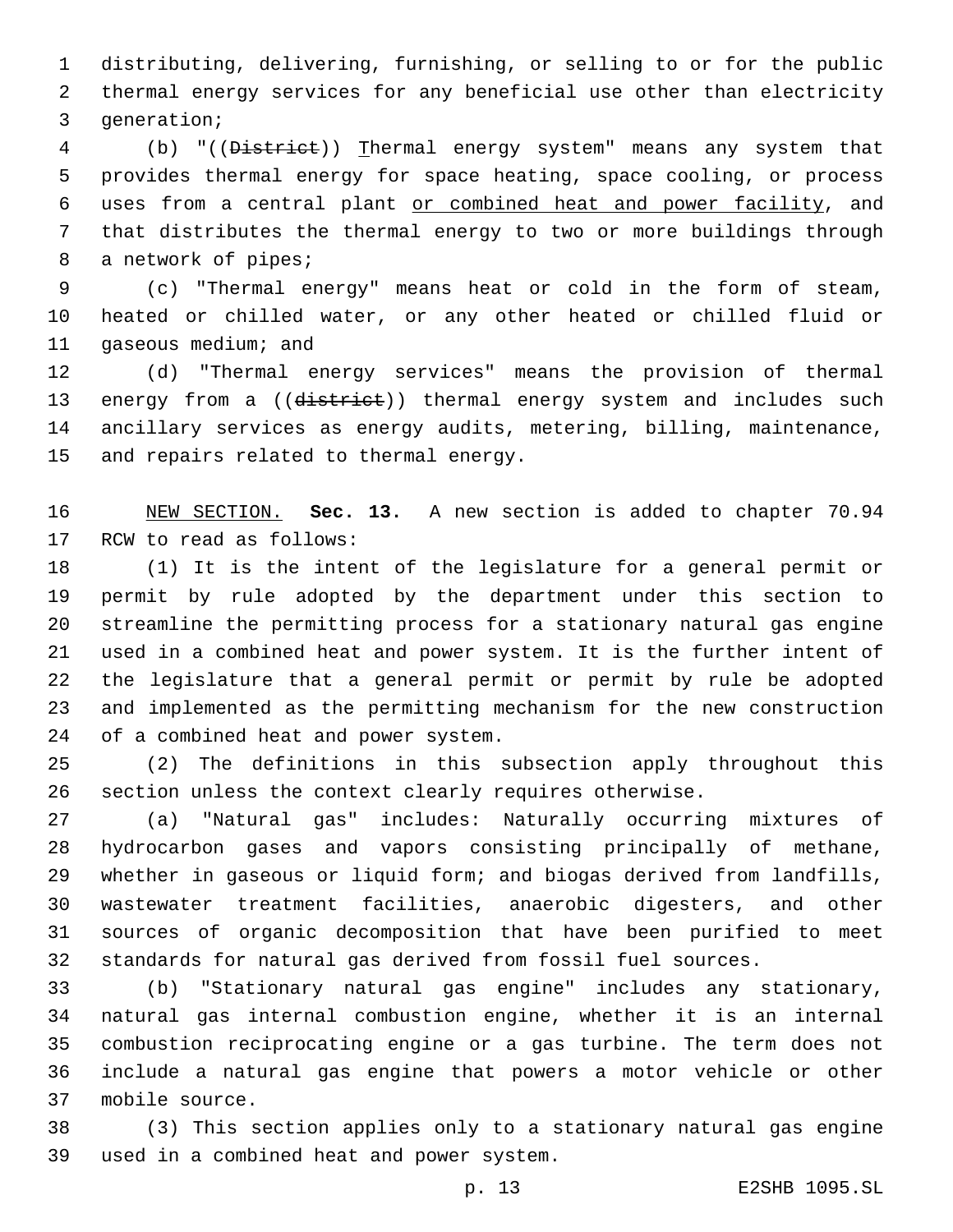(4) The department shall issue a general permit or permit by rule for new stationary natural gas engines used in a combined heat and power system that establishes emission limits for air contaminants 4 released by the engines.

 (5) In adopting a general permit or permit by rule under this 6 section, the department may consider:

 (a) The geographic location in which a stationary natural gas engine may be used, including the proximity to an area designated as 9 a nonattainment area;

 (b) The total annual operating hours of a stationary natural gas 11 engine;

(c) The technology used by a stationary natural gas engine;

 (d) Whether the stationary natural gas engine will be a major stationary source or part of a new or modified major stationary source as those terms are utilized in Title I of the federal clean 16 air act; and

 (e) Other relevant emission control or clean air policies of the 18 state.

 (6) In addition to emission limits required by federal and state laws, the department must provide for the emission limits for stationary natural gas engines subject to this section to be measured in terms of air contaminant emissions per United States environmental protection agency unit of energy output. The department shall consider both the primary and secondary functions when determining 25 the engine's emissions per unit of energy output.

 NEW SECTION. **Sec. 14.** A new section is added to chapter 70.94 27 RCW to read as follows:

 (1) An owner or operator of an industrial, commercial, or institutional boiler or process heater required to complete an energy assessment under 40 C.F.R. Part 63 subpart DDDDD shall:

 (a) By January 31, 2018, submit nonproprietary information reported in the energy assessment electronically to the department or air pollution control authority that issues the air operating permit 34 for the source, following completion of the assessment; and

 (b) By January 31, 2018, submit a report electronically to the Washington State University extension energy program that identifies, if applicable, the economic, technical, and other barriers to implementing thermal efficiency opportunities identified in the 39 energy assessment.